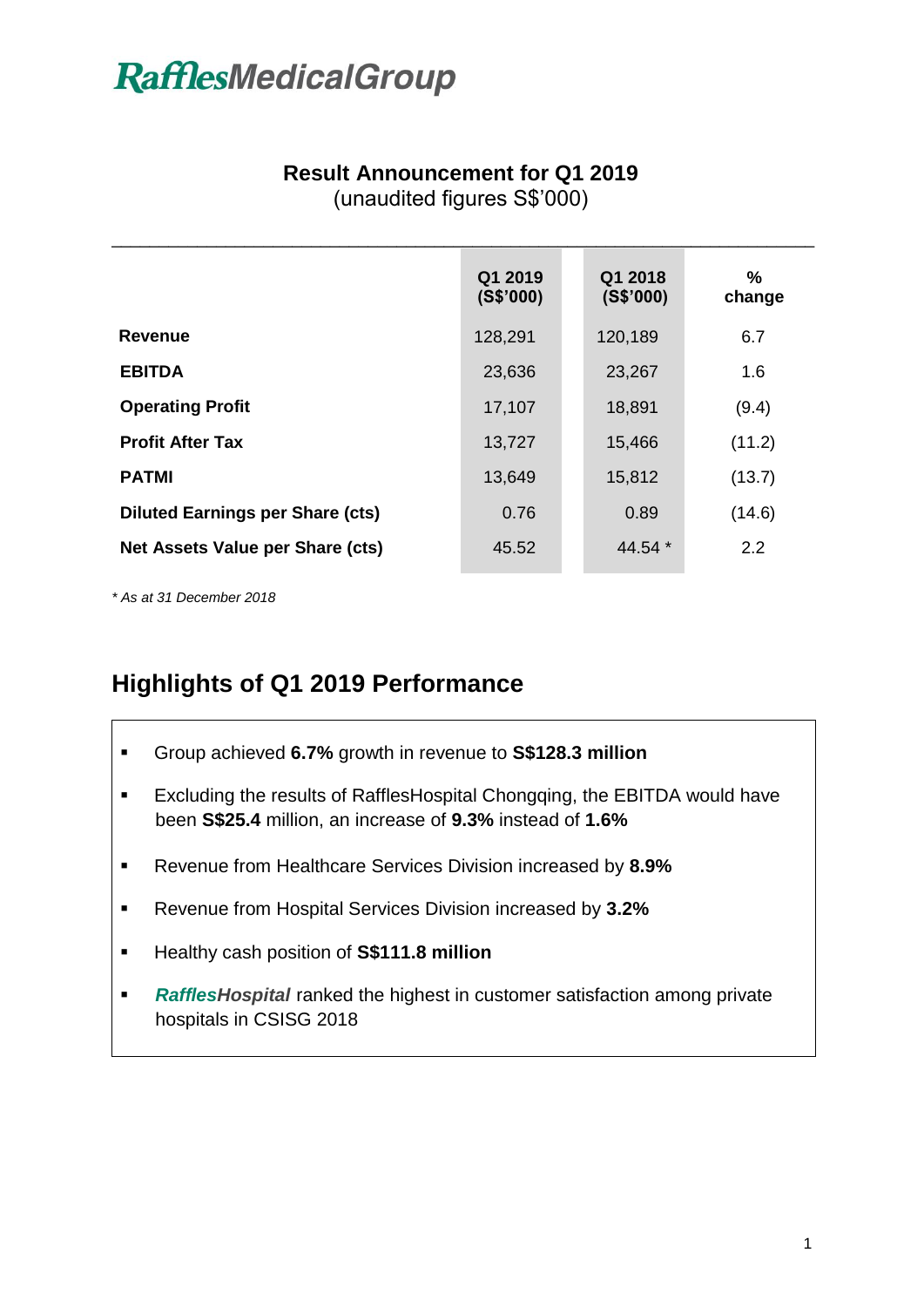#### **MEDIA RELEASE**

### *RafflesMedicalGroup* **Recorded Revenue Growth of 6.7% for Q1 2019** *RafflesHospital Ranked the Highest in Customer Satisfaction Among Private Hospitals in CSISG 2018*

Singapore, 29 April 2019 – *RafflesMedicalGroup* (the Group), a leading integrated healthcare organisation in Asia, registered a revenue growth of **6.7%** from **S\$120.2** million in Q1 2018 to **S\$128.3** million in Q1 2019.

Revenue for Healthcare Services division and Hospital Services division grew by **8.9%** and **3.2%** respectively. Increase in revenue from Healthcare Services division was contributed mainly by new insurance clients, Primary Care Network (PCN) Scheme and projects. The growth in revenue from the Hospital Services division was contributed mainly by higher utilisation of inpatient capacities.

The Group's earnings before interest, taxes, depreciation and amortisation (EBITDA) increased by **1.6%** from **S\$23.3** million in Q1 2018 to **S\$23.6** million for Q1 2019. The net profit after tax decreased to **S\$13.7** million in Q1 2019, due to start-up costs for *RafflesHospital Chongqing*. On a comparable basis, excluding the results of *RafflesHospital Chongqing,* the Group's net profit after tax would have grown by **2.1%** instead of a decrease of **11.2%**, and EBITDA would have been **S\$25.4** million – an increase of **9.3%** as compared to Q1 2018. The gestation loss for *RafflesHospital Chongqing* is within expectation.

The continued strong operating cashflows generated from the Group's business operations contributed to a healthy cash position of **S\$111.8** million. This was after accounting for the payment of **S\$26.5** million for fixed assets under development as well as capital expenditure for business expansion in the first quarter of this year.

The current financial year's results are in line with the Directors' expectations as disclosed in the Group's full year 2018 results announcement.

Since *RafflesHospital Chongqing* opened its doors on 2 January 2019, it has embarked on outreach programmes to companies, embassies and business associations. Concurrently, it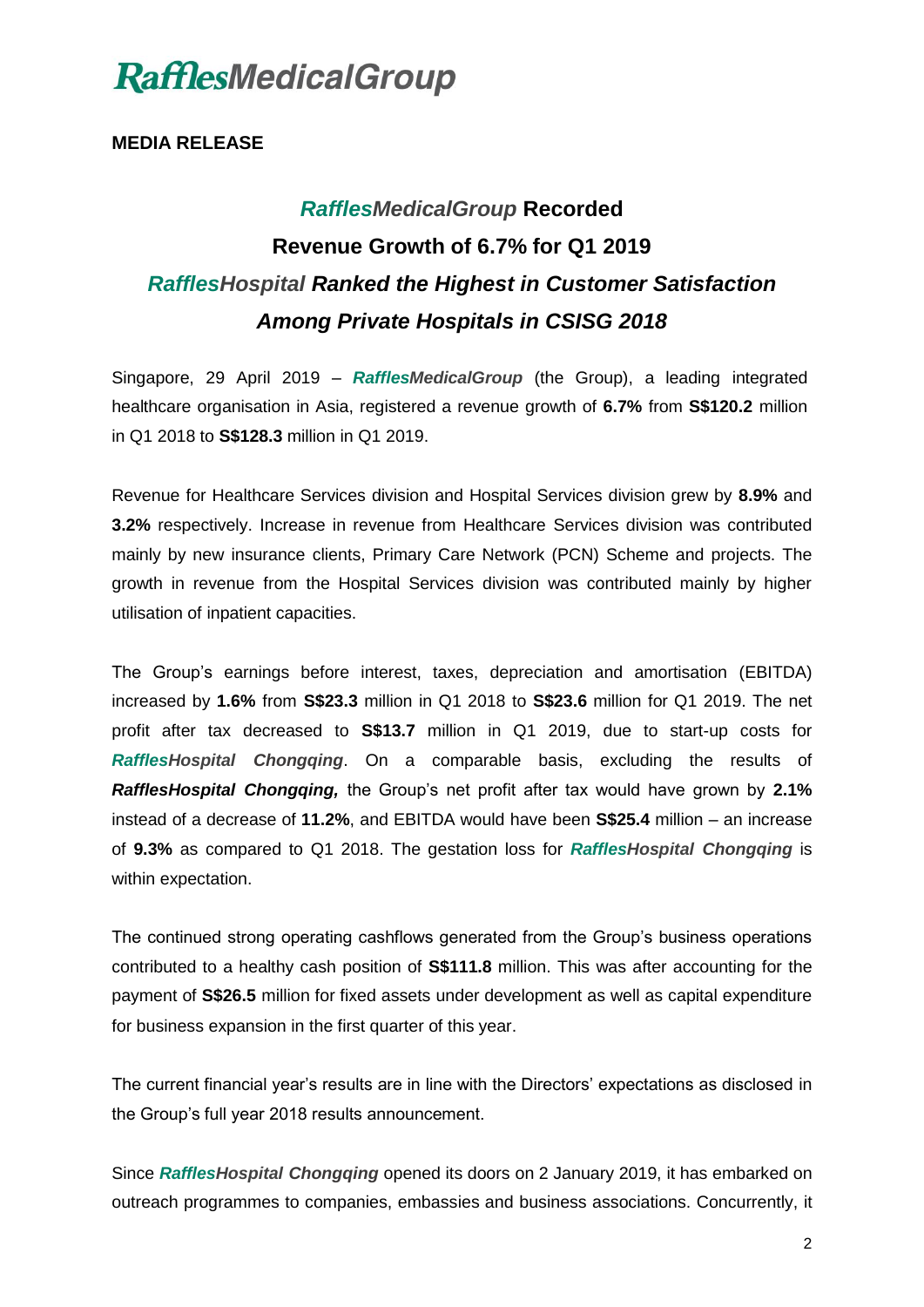has rolled out a series of marketing campaigns to raise brand awareness in Chongqing. This included co-sponsoring the Chongqing International Marathon, an international sporting event that attracts about 30,000 runners and widely covered by the media.

*RafflesHospital Singapore* officially opened the adjoining *RafflesSpecialistCentre* by Deputy Prime Minister Tharman Shanmugaratnam on 12 March 2019. The complex, which offers ambulatory and inpatient services from 31 different specialties, positions the Group's flagship hospital as a one-stop healthcare hub; enabling it to provide quality care seamlessly to local and international patients, and corporate partners.

In the Customer Satisfaction Index of Singapore's (CSISG) full year 2018 results released in March 2019, *RafflesHospital Singapore* was ranked the top position for attaining a score of 75.1. This is also above the national score of 72.0 for the private hospitals category for customer satisfaction.

*RafflesMedical* was awarded a new tender to provide institutional medical services under the Ministry of Social & Family Development (MSF). Another eight *RafflesMedical* clinics were added to the current panel of 40 Primary Care Network (PCN) clinics to enhance convenience to more patients in the heartlands for chronic disease care.

*RafflesHealthinsurance* is enhancing its overall value proposition by providing its clients with a seamless experience through the digital platform – *RafflesConnect*. The digital solution allows clients to submit and check their claims' status online. It also enables patients to make appointment with their doctors, access to tele-consultation service and personalised health information.

While construction of *RafflesHospital Shanghai*, in Pudong, is underway, preparatory works for commissioning and operational phase has begun in Singapore.

Based on the current economic conditions and barring unforeseen circumstances, the Directors expect the Group to grow its revenue and remain profitable in 2019, notwithstanding the expected gestation loss for *RafflesHospital Chongqing*.

"The opening of *RafflesHospital Chongqing* marks the beginning of a bold new venture into the Chinese healthcare market of 1.4 billion people, and it will provide the Group with unlimited opportunities to expand its services," said Dr Loo Choon Yong, Executive Chairman, *RafflesMedicalGroup*.